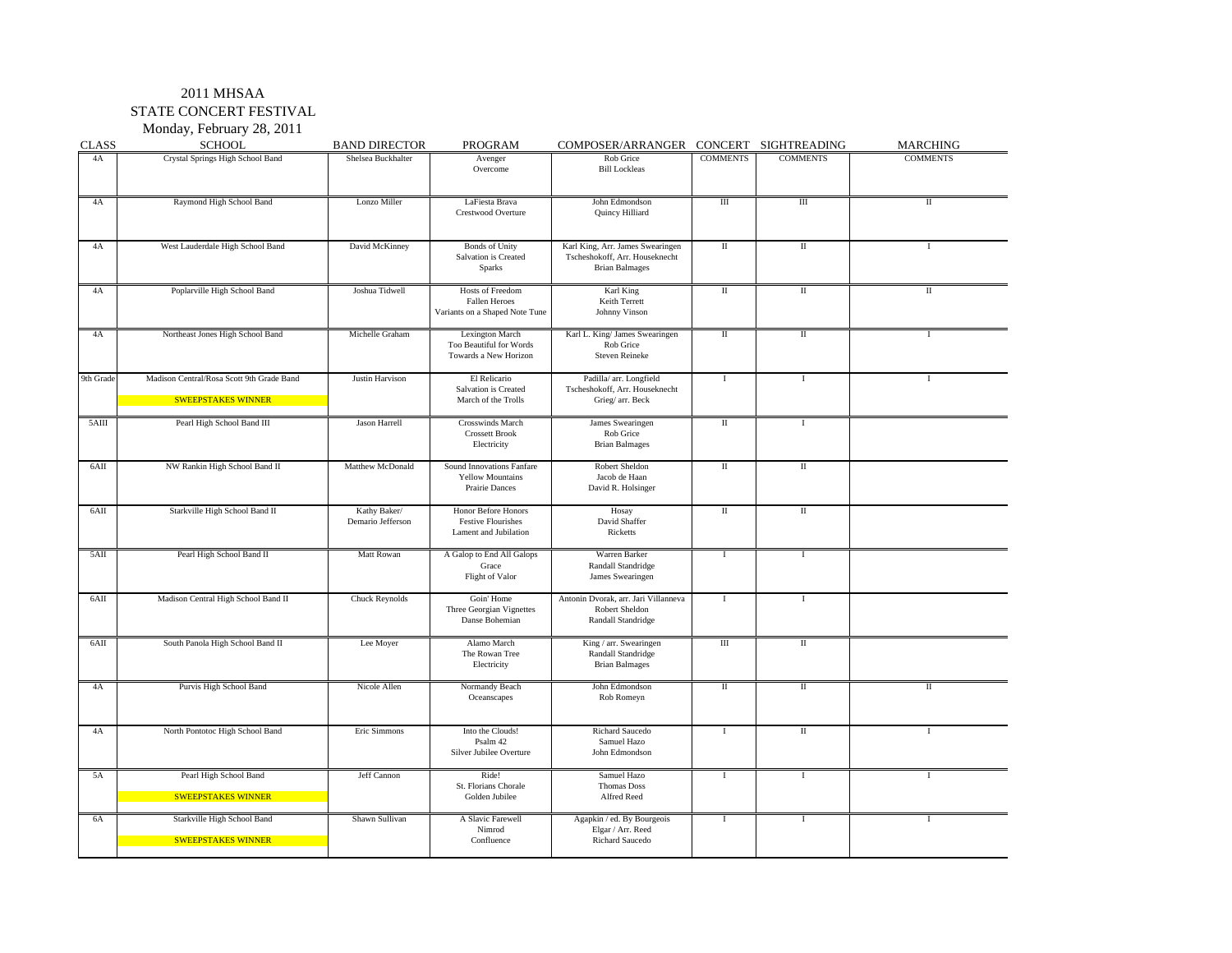Tuesday, March 1, 2011

| <b>CLASS</b>  | <b>SCHOOL</b>                                             | <b>BAND DIRECTOR</b>      | <b>PROGRAM</b>                                                                      | COMPOSER/ARRANGER                                                                                | <b>CONCERT</b>      | <b>SIGHTREADING</b>     | MARCHING |
|---------------|-----------------------------------------------------------|---------------------------|-------------------------------------------------------------------------------------|--------------------------------------------------------------------------------------------------|---------------------|-------------------------|----------|
| 4A            | Richland High School Band                                 | Andrew McKay              | <b>Winchester March</b><br>In the Shining of the Stars<br>Festivity                 | John Edmondson<br>Robert Sheldon<br>John Kinyon                                                  | Comments            | Comments                | Ш        |
| 4A            | Mendenhall High School Band                               | Robin Gray/Robert Conway  | State of the Art<br>Into the Storm<br>The Battle Pavane                             | Ken Harris<br>Robert W. Smith<br><b>Bob Margolis</b>                                             | $\rm III$           | $\rm III$               | $\rm II$ |
| 4A            | Magee High School Band                                    | Suzi Phillips             | Lexington March<br>Exaltation<br>Campbell River Sketches                            | Karl King<br>James Swearingen<br>Mark Williams                                                   | П                   | Ι                       | П        |
| 4A            | Lawrence Co. High School Band                             | Mark Guion/Michelle Smith | <b>DNA</b>                                                                          | <b>DNA</b>                                                                                       | <b>DNA</b>          | <b>DNA</b>              | Ш        |
| 4A            | North Pike High School Band                               | <b>Clint Boleware</b>     | Fairest of the Fair<br>Horkston Grange<br>The Light Eternal                         | John Phillip Sousa, arr. Larry Clark<br>Percy Grainger, adt. Michael Sweeney<br>James Swearingen | $\overline{\rm II}$ | I                       |          |
| 4A            | Louisville High School Band                               | Tim Avant                 | Fireburst Fanfare<br>A Walk in the Morning Sun<br>Dreams and Proclamations          | Roland Barrett<br>Pierre La Plante<br><b>Roland Barrett</b>                                      | $\rm II$            | $\rm{II}$               | T        |
| 4A            | Kosciusko High School Band                                | Jesse Yates               | Beau Ideal March<br>Te Deum<br><b>Awakening Hills</b>                               | John Phillip Sousa<br>Gounod<br>Richard Saucedo                                                  | П                   | Ι                       | T        |
| MS            | Ocean Springs Middle School Band                          | Anna Schwartz             | Theme from "Green Bushes"<br>Three Ayers from Glouchester mvt. III<br>Fortress      | Percy Grainger/Larry Daehn<br>Hugh Stuart<br>Frank Tichelli                                      | $\mathbf I$         | $\mathbf I$             |          |
| $6$ AII       | Terry High School Band II                                 | <b>Todd Bobo</b>          | Freedom Quest<br>Three Czech Folk Songs                                             | Tracy Behrman<br>Johnnie Vinson                                                                  | Ι                   | Π                       |          |
| 4A            | Greenwood High School Band                                | <b>Gail Griggs</b>        | Lexington<br>Deep River<br>Into the Storm                                           | K.L. King<br>James Swearingen<br>Robert W. Smith                                                 | Π                   | Ш                       |          |
| 4A            | Lafayette High School Band                                | Phillip Martin            | El Relicario<br>Variations on an African Hymnsong                                   | Jose' Padilla<br>Quincy Hilliard                                                                 | $\rm II$            | $\rm II$                | T        |
| $4\mathrm{A}$ | Itawamba High School Band                                 | Kelly Duncan              | The Belle of Chicago<br>Allegro Barbaro                                             | Sousa/ arr. Gore<br>Bartock/arr. Wallace                                                         | $\rm II$            | $\rm II$                |          |
| 4A            | Lewisburg High School Band<br><b>SWEEPSTAKES WINNER</b>   | Mel Morse                 | Circus Bee<br>Salvation is Created<br>Metroplex                                     | Henry Fillmore, Arr. Custer<br>Arr. Bruce Houseknecht<br>Robert Sheldon                          | 1                   | I                       |          |
| 4A            | Houston High School Band                                  | <b>Richard Shirey</b>     | Flourish for Wind Band<br>Variation Overture                                        | Ralph Vaughan Williams<br><b>Clifton Williams</b>                                                | $\rm{II}$           | $\overline{\mathbf{H}}$ | Π        |
| 4A            | Shannon High School Band                                  | William Pruitt            | Newcastle March<br>On the American River                                            | Johnnie Vinson<br>Alan Silva                                                                     | $\rm III$           | $\rm II$                | $\rm II$ |
| 4A            | New Albany High School Band                               | <b>Billy Eubanks</b>      | <b>Brighton Beach</b><br>An Almighty Fortress<br>Jubiloso                           | W. Latham<br>David Shaffer<br>Ed Huckaby                                                         | I                   | Ι                       | T        |
| 4A            | Center Hill High School Band<br><b>SWEEPSTAKES WINNER</b> | Nolan Jones               | King Cotton March<br>Variations on a Korean Folk Song<br>Australian Up-Country Tune | John Phillip Sousa<br>James Barnes Chance<br>Percy Grainger                                      | $\mathbf I$         | $\mathbf I$             |          |
| 4A            | Caledonia High School Band                                | David Chambers            | Finale from Symphony #2<br>Canticles                                                | Arr. Mark Williams<br>James Curnow                                                               | $\overline{III}$    | $\rm{II}$               | Π        |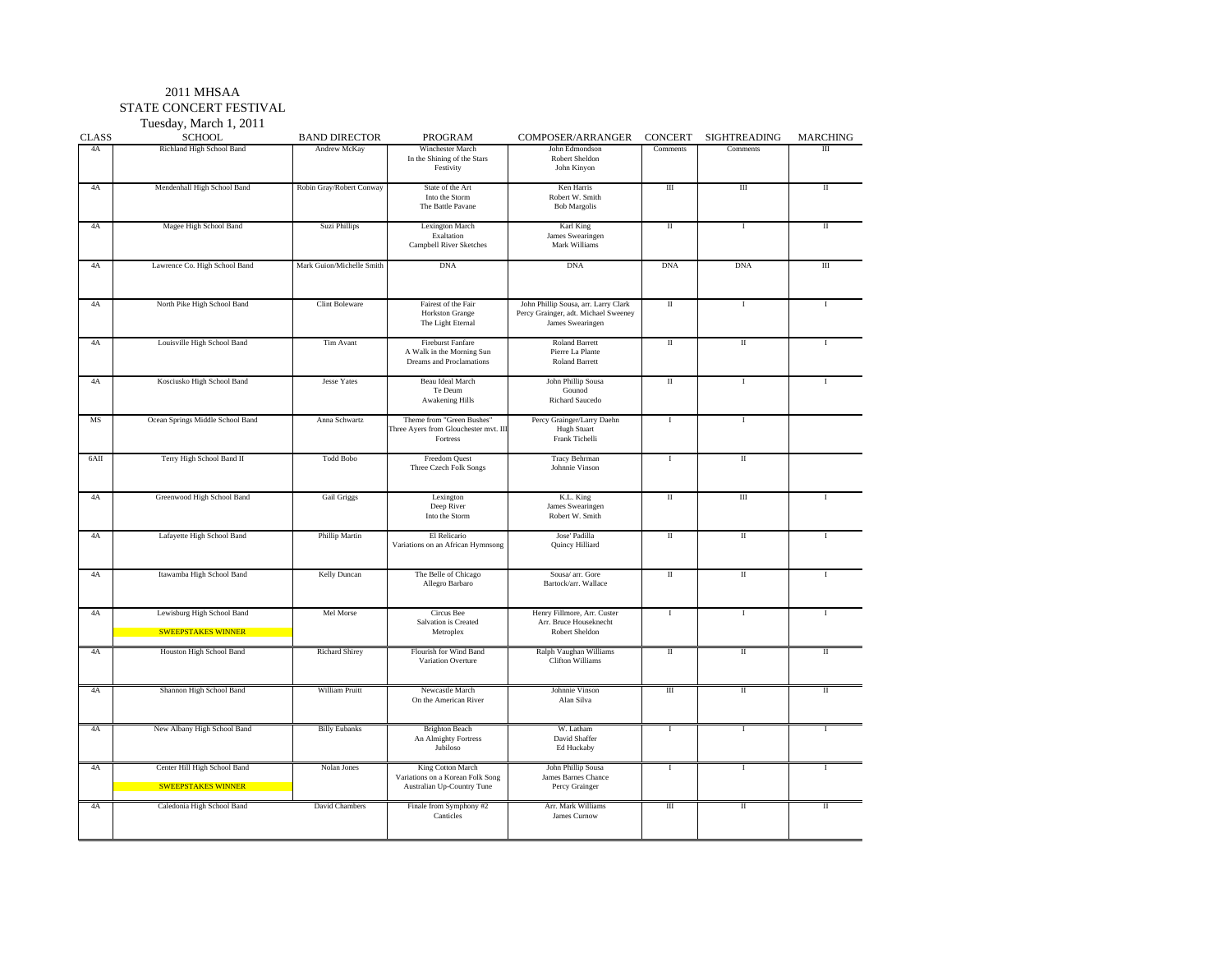Wednesday, March 2, 2011

| <b>CLASS</b> | <b>SCHOOL</b>                                                | <b>BAND DIRECTOR</b>                       | PROGRAM                                                                       | COMPOSER/ARRANGER                                                              | <b>CONCERT</b>          | SIGHTREADING         | MARCHING     |
|--------------|--------------------------------------------------------------|--------------------------------------------|-------------------------------------------------------------------------------|--------------------------------------------------------------------------------|-------------------------|----------------------|--------------|
| 6A           | Clinton High School Band<br><b>SWEEPSTAKES WINNER</b>        | Mickey Mangum                              | The Fairest of the Fair<br>Prelude to Act 1 La Triviata<br>Prairie Songs      | John Phillip Sousa<br>Giueseppe Verdi<br>Pierre LaPlante                       |                         |                      |              |
| 6A           | Jim Hill High School Band                                    | Christopher Little                         | Go Galop<br>Hymn for a Child                                                  | Will Huff<br>James Swearingen                                                  | $\rm II$                | $\scriptstyle\rm II$ | $_{\rm II}$  |
| 4A           | NE Lauderdale High School Band                               | Wesley J. Lollis                           | <b>Aztec Fire</b><br>Deep River<br>The Great Locomotive Chase                 | <b>Jay Bocook</b><br>James Swearingen<br>Robert W. Smith                       |                         |                      |              |
| 4A           | South Jones High School Band                                 | Artie Adams                                | <b>Quality Plus</b><br>The Spring Sketches<br>Flourish for Wind Band          | Fred Jewell<br>Satoshi Yagisawa<br>R. Vaughn Williams                          | <b>I</b>                | 1                    |              |
| 4A           | Greene County High School Band                               | Julie Jones                                | Bandology<br><b>Digital Prisms</b><br>Bridgeview                              | Eric Osterling<br>Larry Clark<br>Ed Huckeby                                    | $\mathbf{I}$            | Ш                    | П            |
| 4A           | Quitman High School Band                                     | Chris King                                 | <b>Triumphant Fanfare</b><br>Into the Storm<br>Deep River                     | Richard Saucedo<br>Robert W. Smith<br>James Swearingen                         | $\rm II$                | $\rm II$             |              |
| 4AII         | Pontotoc High School Band II                                 | Keith Morgan                               | <b>Critical Mass</b><br>Saturn: The Ringed Planet<br>A Childhood Hymn         | <b>Todd Stalter</b><br>Rob Romeyn<br>David Holsinger                           | $\mathbb{I}$            | Τ                    |              |
| 4A           | Noxubee County High School Band                              | Kristy Goodwin                             | <b>DNP</b>                                                                    | <b>DNP</b>                                                                     | <b>DNP</b>              | <b>DNP</b>           | <b>DNP</b>   |
| 4A           | Cleveland High School Band                                   | Clay Fuller                                | Flourish for Wind band<br>They Led My Lord Away<br>Cajun Folk Songs           | Vaughn-Williams<br>Gordon/Allen<br>Frank Ticheli                               | $\overline{\mathbf{u}}$ | т                    | T            |
| 4A           | Amory High School Band                                       | Melanie Stark                              | Fanfare and Ceremony<br>Shenandoah<br>On An American Spiritual                | Darren Jenkins<br>Frank Ticheli<br>David Holsinger                             | $\overline{\mathrm{I}}$ | $\overline{I}$       | $\mathbf{I}$ |
| 4A           | Tishomingo County High School Band                           | Libby Cunningham                           | <b>Lexington March</b><br>Hymn for a Child                                    | Karl King<br>James Swearingen                                                  | $\rm II$                | $\rm{II}$            | П            |
| 4A           | Pontotoc High School Band<br><b>SWEEPSTAKES WINNER</b>       | Sarah Todd                                 | <b>Rhythm Dance</b><br>Salvation is Created<br>Symphonic Dance No. 3 "Fiesta" | Richard Saucedo<br>Tschesnokoff / arr. Houseknecht<br><b>Clifton Williams</b>  | $\mathbf I$             | $\mathbf I$          | T            |
| 4A           | Rosa Fort High School Band                                   | Corey D. Harris, Sr.                       | March for a Festive Occasion<br>A Childhood Hymn                              | Eric Osterling<br>David Holsinger                                              | $\rm III$               | $\rm III$            | $\mathbf{H}$ |
| 4A           | Sentatobia High School Band                                  | Jeff West, Pam Johnson,<br>Vicki Chrestman | Trombone King<br>Caccia and Chorale                                           | Karl King/ arr. John Paynter<br><b>Clifton Williams</b>                        | $\bf{I}$                | $\bf{I}$             |              |
| 4A           | Lake Cormorant High School Band                              | Ken Ortlepp                                | Danse Bacchanale<br>I Am<br>Cityscape II                                      | Camille St.-Saens, arr. Jay Bocook<br>Andrew Boysen, Jr.<br>David R. Holsinger | <b>I</b>                | T                    |              |
| 6A           | DeSoto Central High School Band<br><b>SWEEPSTAKES WINNER</b> | Dennis Cox                                 | Emblem of Unity<br>Southern Hymn<br>Prelude, Siciliano and Rondo              | J.J. Richards<br>Samuel R. Hazo<br>Malcolm Arnold                              | $\rm I$                 | $\mathbf I$          | $\mathbf{I}$ |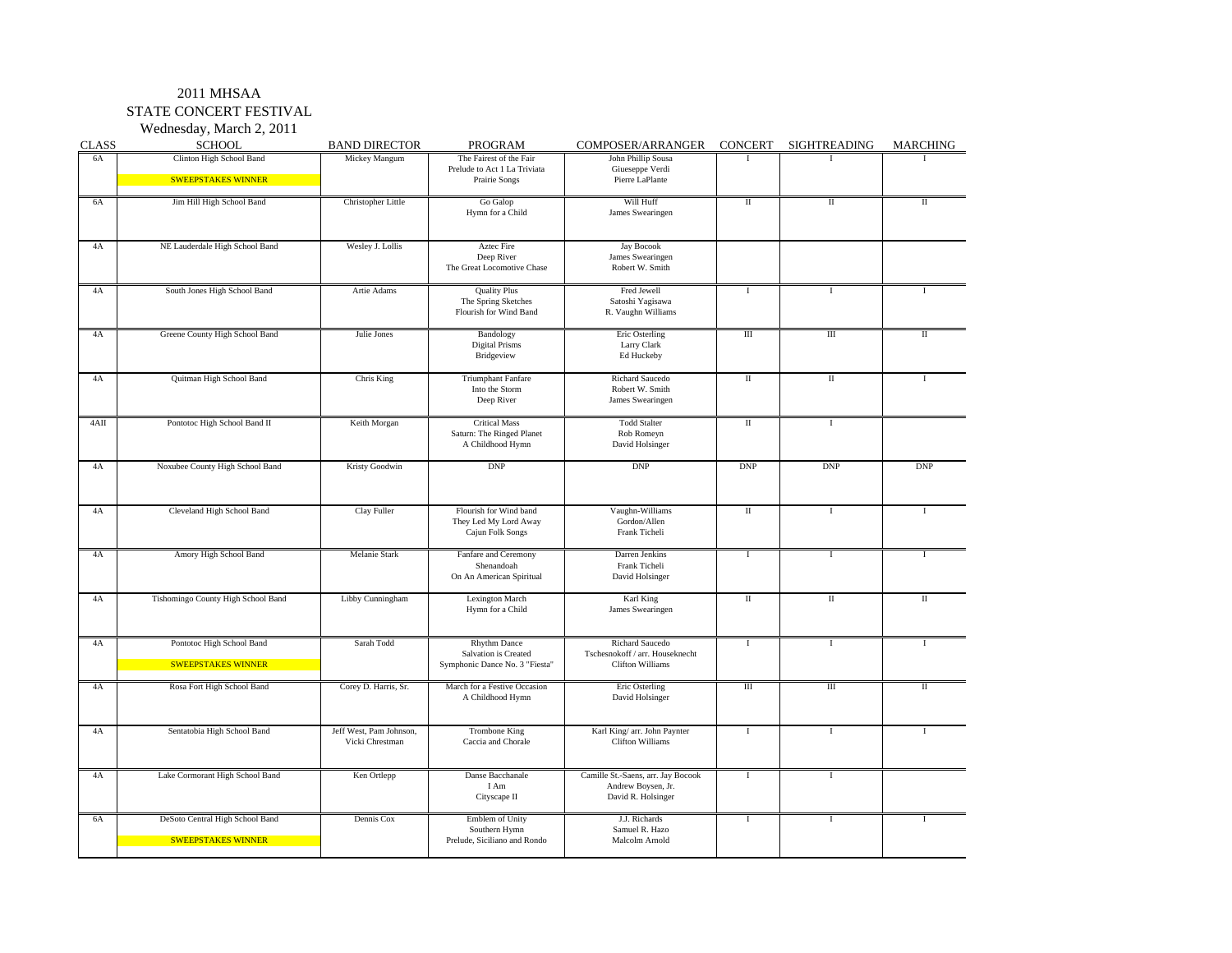#### 2011 MHSAA

STATE CONCERT FESTIVAL

Thursday, March 3, 2011

| <b>CLASS</b> | <b>SCHOOL</b>                                              | <b>BAND DIRECTOR</b>    | PROGRAM                                                                              | COMPOSER/ARRANGER                                                                 | <b>CONCERT</b> | <b>SIGHTREADING</b>      | MARCHING             |
|--------------|------------------------------------------------------------|-------------------------|--------------------------------------------------------------------------------------|-----------------------------------------------------------------------------------|----------------|--------------------------|----------------------|
| <b>6A</b>    | Madison Central High School Band                           | Duncan Goff             | Mercury<br>Khan                                                                      | Jay Van Der Roost<br>Julie Giroux                                                 |                |                          |                      |
|              | <b>SWEEPSTAKES WINNER</b>                                  |                         | Lincolnshire Posey Mymts. 1, 2, 4,5,6                                                | Percy Grainger                                                                    |                |                          |                      |
| 6A           | Terry High School Band                                     | Mike Hampton            | Fantasy of a Japanese Folk Song<br>Sedona                                            | Samuel Hazo<br>S. Reineke                                                         | $\bf{I}$       | $\bf{I}$                 | $_{\rm II}$          |
| 6A           | Petal High School Band<br><b>SWEEPSTAKES WINNER</b>        | Mike Garnand            | An American Fanfare<br>On a Hymnsong of Philip Bliss<br>Ride                         | <b>Rick Kirby</b><br>David Holsinger<br>Samuel Hazo                               | Τ              | т                        |                      |
| 4A           | Forrest Co. High School Band                               | Charles Simpson         | Fanfare for a New Era<br>Deir' In De'                                                | Mark Williams<br>Warren Barker                                                    | $\rm II$       | $\rm{II}$                | $_{\rm H}$           |
| 6A           | Warren Central High School Band                            | Alan Arendale           | King Cotton<br>Prelude, Siciliano, and Rondo                                         | John Phillip Sousa<br>Malcolm Arnold                                              | П              | $\mathbf{I}$             | $\mathbf{I}$         |
| 6A           | Hattiesburg High School Band                               | Kenneth W. Lantz        | NewCastle March<br>Variations on an African Hymnsong                                 | Johnnie Vinson<br>Quincy Hilliard                                                 | Ш              | $\overline{III}$         | $\rm II$             |
| <b>6A</b>    | Grenada High School Band<br><b>SWEEPSTAKES WINNER</b>      | <b>Barry Rogers</b>     | <b>Iberian Escapades</b><br>Mystic Voyage                                            | Robert Sheldon<br>Chris M. Bernotas                                               | $\;$ I         | $\;$ I                   |                      |
| 6AII         | Meridian High School Band II                               | Amber Roland            | <b>Burma Patrol</b><br>Nessun Dorma<br>Fire!                                         | King / Arr. Swearingen<br>Puccini / Arr. Vinson<br>Gary P. Gilroy                 | $\;$ II        | $\rm{II}$                |                      |
| 4A           | Newton Co. High School Band                                | <b>Stacy Sanders</b>    | Precious Lord, Take My Hand<br><b>Blue Ridge Saga</b>                                | arr. Robert W. Smith<br>James Swearingen                                          | $\rm{II}$      | $\bf{I}$                 |                      |
| 6AII         | Southaven High School Band II                              | <b>Brian Pitts</b>      | The Great Northwest<br>In the Shining of the Stars<br>Irish Trilogy Mvt. I           | <b>Ted Mesang</b><br>Robert Sheldon<br>Larry Daehn                                | Τ              | т                        |                      |
| <b>6A</b>    | Meridian High School Band                                  | Joel Hosey              | <b>Triumphant Fanfare</b><br>At the Strongholds of En Gedi<br>Out of Darkness        | Richard Saucedo<br>David Holsinger<br>Quincy Hilliard                             | Τ              | Ш                        |                      |
| 6A           | Gulfport High School Band<br><b>SWEEPSTAKES WINNER</b>     | Zachary Harris          | Xerxes<br>On a Hymnsong of Lowell Mason<br>Symphonic Dance No. Three: "Fiesta"       | John Mackey<br>David Holsinger<br><b>Clifton Williams</b>                         | $\bf{I}$       | 1                        |                      |
| <b>6A</b>    | South Panola High School Band<br><b>SWEEPSTAKES WINNER</b> | Linda Gail Davis        | <b>Triumphant Fanfare</b><br>Precious Lord<br>Dreams and Proclamations               | Richard Saucedo<br>Robert W. Smith<br><b>Roland Barrett</b>                       | Τ              | T                        | $\mathbf{I}$         |
| 6A           | Biloxi High School Band                                    | <b>Bill</b> Lee         | Fanfare for a Festive Day<br>Deerpath Dances<br>Take My Hand                         | Cichy<br>David Holsinger<br>Smith                                                 | $\rm II$       | $\mathbf I$              | $\scriptstyle\rm II$ |
| 6A           | Southaven High School Band<br><b>SWEEPSTAKES WINNER</b>    | <b>Andy Sanders</b>     | An American Fanfare<br>Psalm 42<br>Overture on an Early American Folk Hymn           | <b>Rick Kirby</b><br>Samuel Hazo<br>Claude T. Smith                               | $\bf{I}$       | $\mathbf{I}$             |                      |
| 6A           | Harrison Central High School Band                          | <b>Chester Garrison</b> | Sesquicentennial Fanfare<br>Be Thou My Vision<br>Symphonic Dance No. Three: "Fiesta" | Scott Boerma<br>Travis J. Cross<br>Clifton Williams                               | $\bf{I}$       | $\rm{I}\hspace{-1.2pt}I$ |                      |
| 6A           | Olive Branch High School Band<br><b>SWEEPSTAKES WINNER</b> | Sid McNeil              | Honey Boys on Parade<br>Sure On This Shining Night<br><b>Festive Overture</b>        | E.D. Cupero/J. Bourgeois<br>S. Barber/R. Saucedo<br>D. Shostakovich/D. Hunsberger | Ι.             | $\;$ I                   |                      |